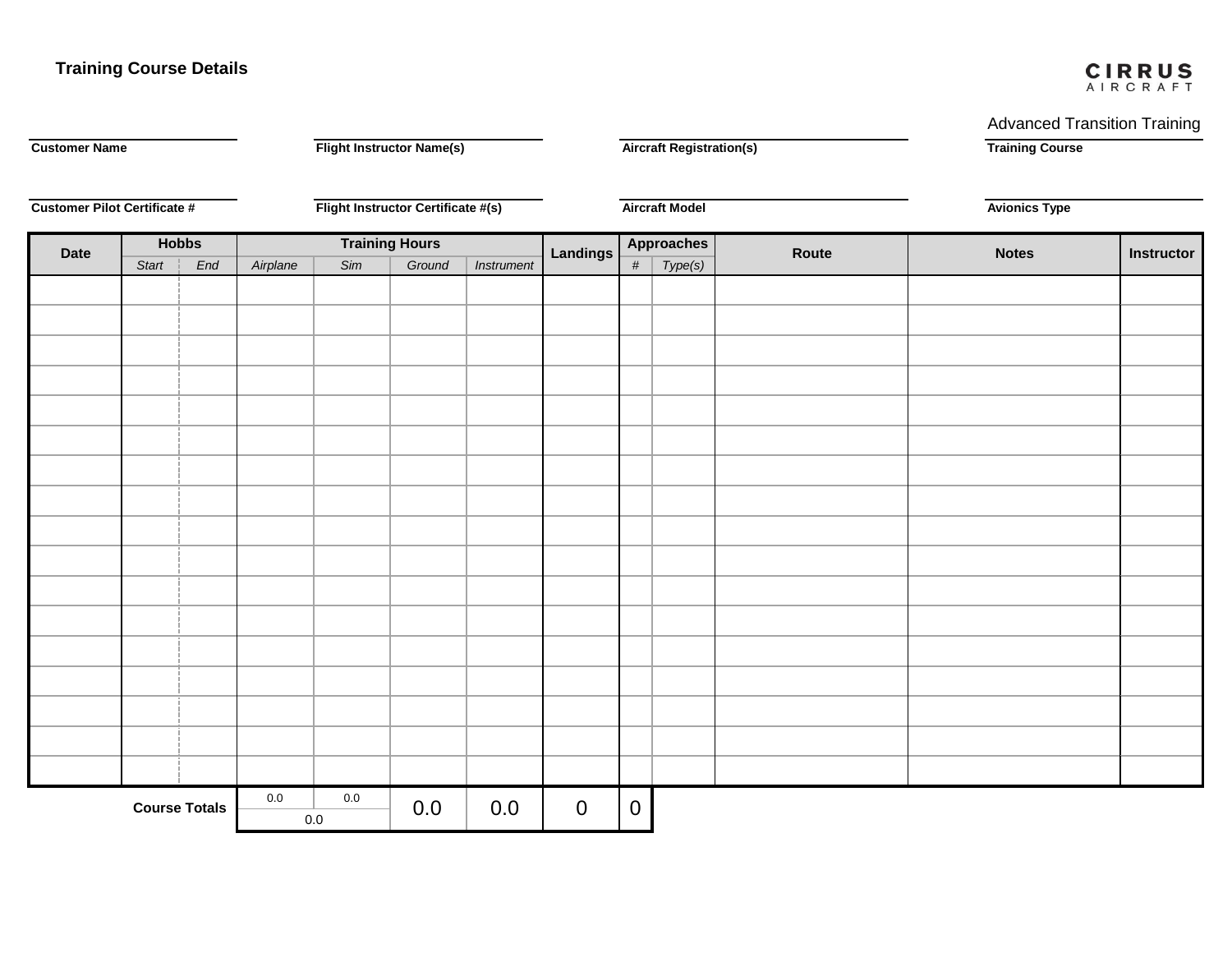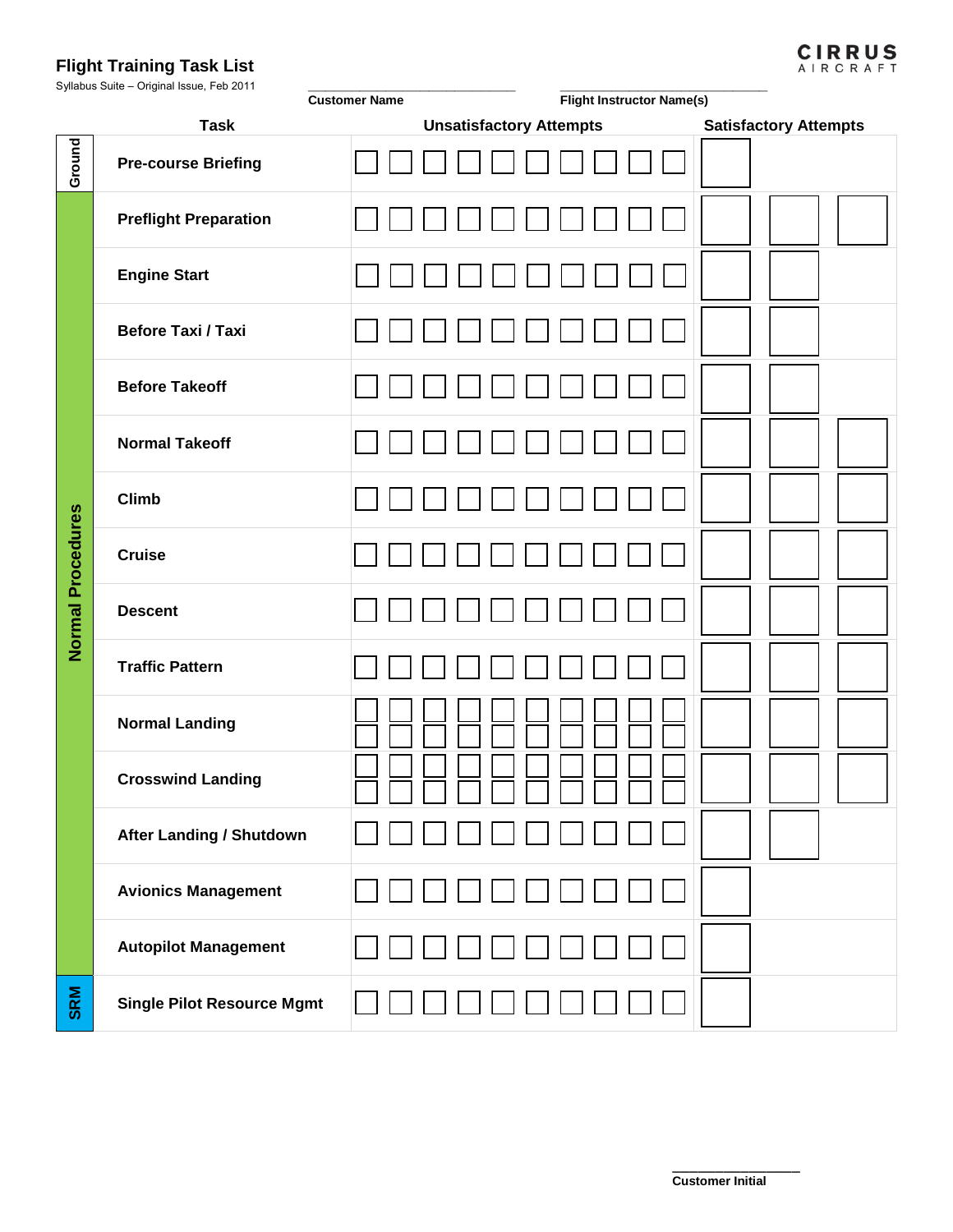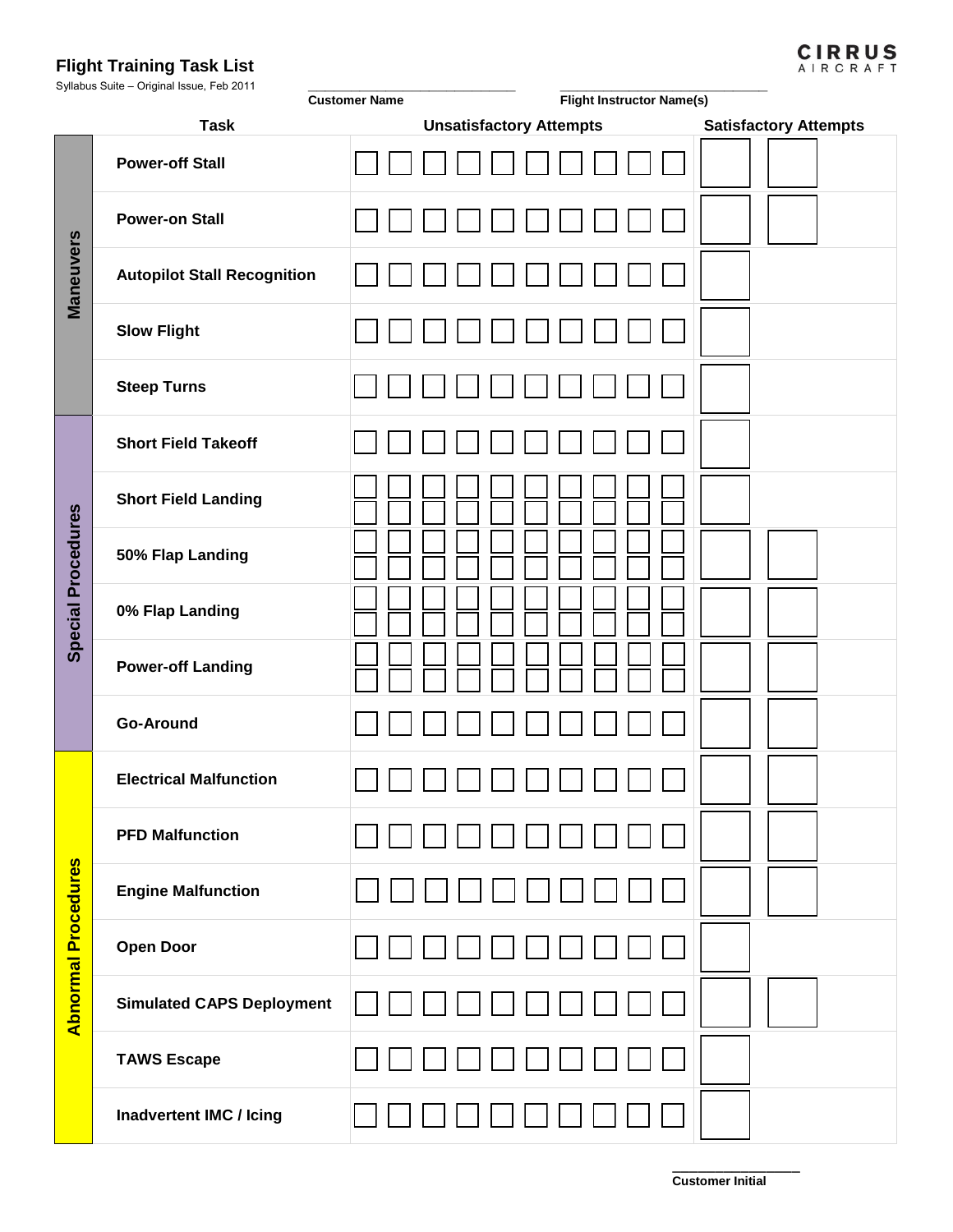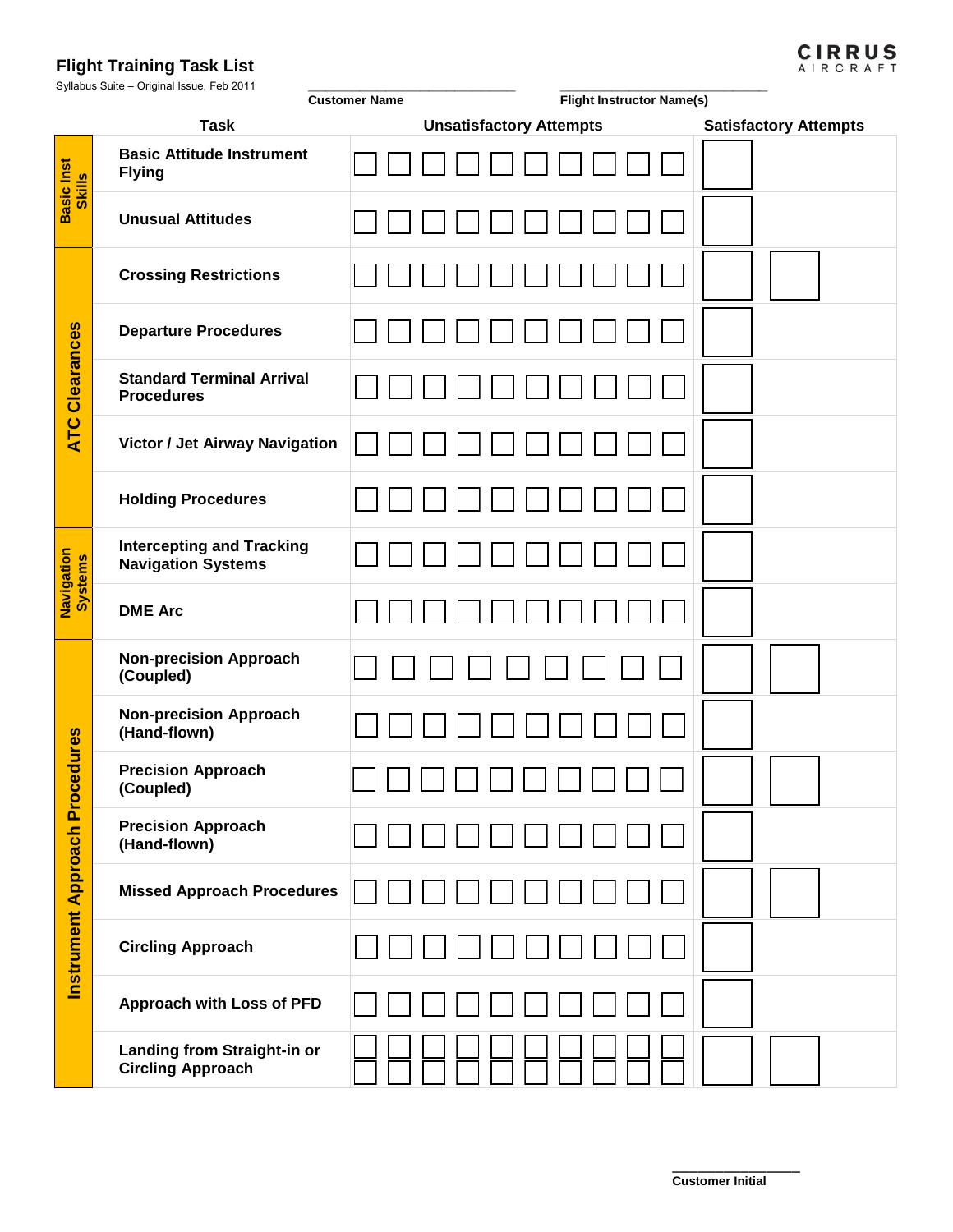$\mathbf 0$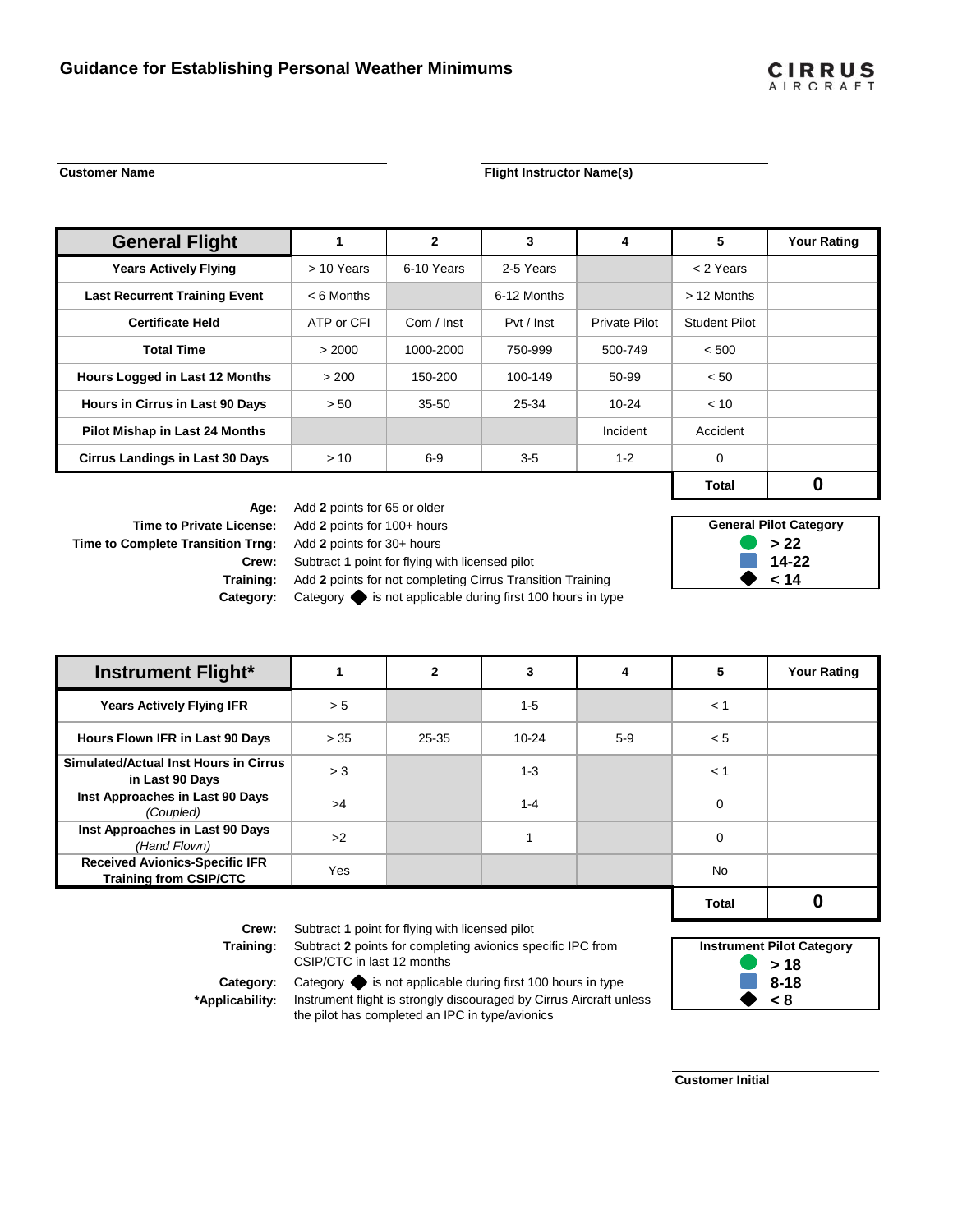$\begin{tabular}{|c|c|c|} \hline \quad \quad & \quad \quad & \quad \quad \\ \hline \quad \quad & \quad \quad & \quad \quad \\ \hline \quad \quad & \quad \quad & \quad \quad \\ \hline \end{tabular}$ 

 $\Box$